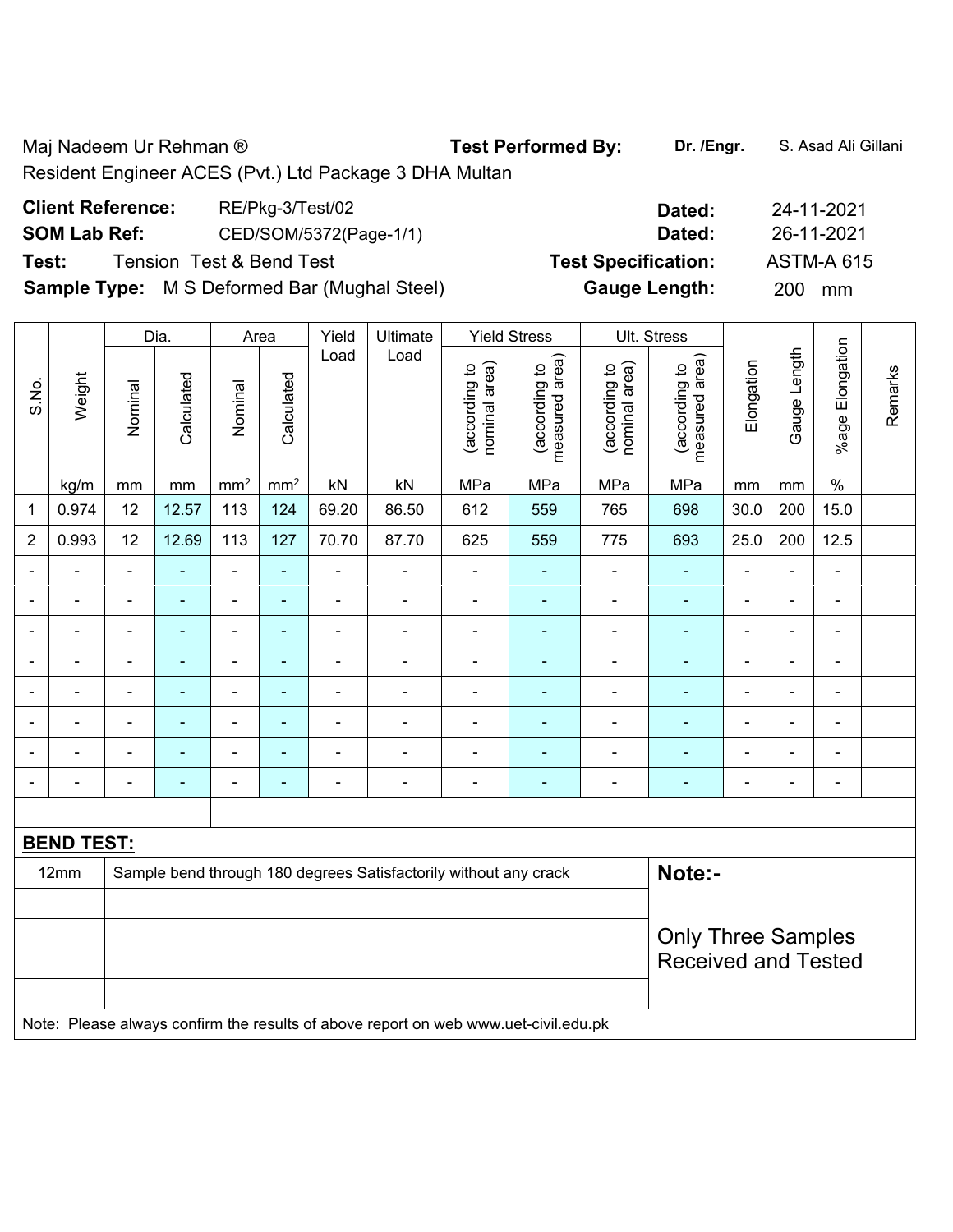### Mirza Salman Baig **Test Performed By:** Dr. /Engr. **Asad Gillani**

**Ref:** 5366(Page-1/1)

Received and Tested

Lahore

#### **Client Reference:** Nil

**Dated:** 26-11-2021 **Dated:** 26-11-2021

**Test:** Tension Test & Bend Test **Test Specification:** ASTM-A-615 **Gauge Length:** 8 inch **Sample Type:** Deformed Bar

**SOM Lab** 

|                         |                   |                          | Dia.                   |                              | Area            | Yield                        | Ultimate       |                                | <b>Yield Stress</b>             | Ult. Stress                    |                                 |                          |                |                 |         |
|-------------------------|-------------------|--------------------------|------------------------|------------------------------|-----------------|------------------------------|----------------|--------------------------------|---------------------------------|--------------------------------|---------------------------------|--------------------------|----------------|-----------------|---------|
| S.No.                   | Weight            | Nominal                  | Calculated             | Nominal                      | Calculated      | Load                         | Load           | nominal area)<br>(according to | measured area)<br>(according to | (according to<br>nominal area) | measured area)<br>(according to | Elongation               | Gauge Length   | %age Elongation | Remarks |
|                         | Ib/ft             | $\#$                     | in                     | in <sup>2</sup>              | in <sup>2</sup> | Tons                         | Tons           | psi                            | psi                             | psi                            | psi                             | in                       | in             | $\%$            |         |
| $\mathbf{1}$            | 1.514             | 6                        | 0.753                  | 0.44                         | 0.445           | 11.67                        | 18.40          | 58510                          | 57850                           | 92230                          | 91190                           | 1.50                     | 8.0            | 18.8            |         |
| $\sqrt{2}$              | 1.514             | 6                        | 0.753                  | 0.44                         | 0.445           | 11.88                        | 18.32          | 59530                          | 58860                           | 91820                          | 90790                           | 1.40                     | 8.0            | 17.5            |         |
| $\sqrt{3}$              | 0.674             | 4                        | 0.502                  | 0.20                         | 0.198           | 5.66                         | 8.74           | 62390                          | 63020                           | 96340                          | 97310                           | 1.20                     | 8.0            | 15.0            |         |
| $\overline{\mathbf{4}}$ | 0.673             | 4                        | 0.502                  | 0.20                         | 0.198           | 5.73                         | 8.77           | 63180                          | 63810                           | 96670                          | 97650                           | 1.10                     | 8.0            | 13.8            |         |
| $\blacksquare$          |                   | $\blacksquare$           | ٠                      | $\blacksquare$               | ٠               | $\qquad \qquad \blacksquare$ | ÷              | $\blacksquare$                 | ۰                               | ÷,                             |                                 | $\blacksquare$           | $\frac{1}{2}$  | $\blacksquare$  |         |
|                         |                   | $\blacksquare$           | $\blacksquare$         | $\qquad \qquad \blacksquare$ |                 |                              | $\blacksquare$ | $\blacksquare$                 | ۰                               | ÷                              |                                 | $\blacksquare$           |                | $\blacksquare$  |         |
|                         |                   | $\overline{\phantom{0}}$ | ۰                      | $\overline{\phantom{a}}$     | ۰               | $\overline{a}$               | $\blacksquare$ | $\overline{\phantom{0}}$       | ۰                               | ÷                              |                                 | $\overline{a}$           | ÷              | $\overline{a}$  |         |
|                         |                   | $\blacksquare$           | ۰                      | $\overline{\phantom{a}}$     |                 |                              |                | $\overline{\phantom{0}}$       | ۰                               | $\overline{a}$                 |                                 | $\blacksquare$           | $\blacksquare$ | $\blacksquare$  |         |
|                         |                   | $\blacksquare$           | ۰                      | $\overline{\phantom{a}}$     | ۰               | $\blacksquare$               | $\blacksquare$ | $\overline{\phantom{0}}$       | ۰                               | $\overline{a}$                 |                                 | $\overline{\phantom{0}}$ | $\blacksquare$ | $\overline{a}$  |         |
|                         |                   | $\blacksquare$           |                        | $\overline{\phantom{a}}$     | ۰               | $\blacksquare$               | $\blacksquare$ | $\overline{\phantom{0}}$       | ۰                               | ÷                              |                                 | $\blacksquare$           | $\blacksquare$ | $\blacksquare$  |         |
|                         |                   |                          |                        |                              |                 |                              |                |                                |                                 |                                |                                 |                          |                |                 |         |
|                         | <b>BEND TEST:</b> |                          |                        |                              |                 |                              |                |                                |                                 |                                |                                 |                          |                |                 |         |
|                         |                   |                          | No Bend test performed |                              |                 |                              |                |                                |                                 |                                | Note:-                          |                          |                |                 |         |
|                         |                   |                          |                        |                              |                 |                              |                |                                |                                 |                                |                                 | <b>Only Four Samples</b> |                |                 |         |

Note: Please always confirm the results of above report on web www.uet-civil.edu.pk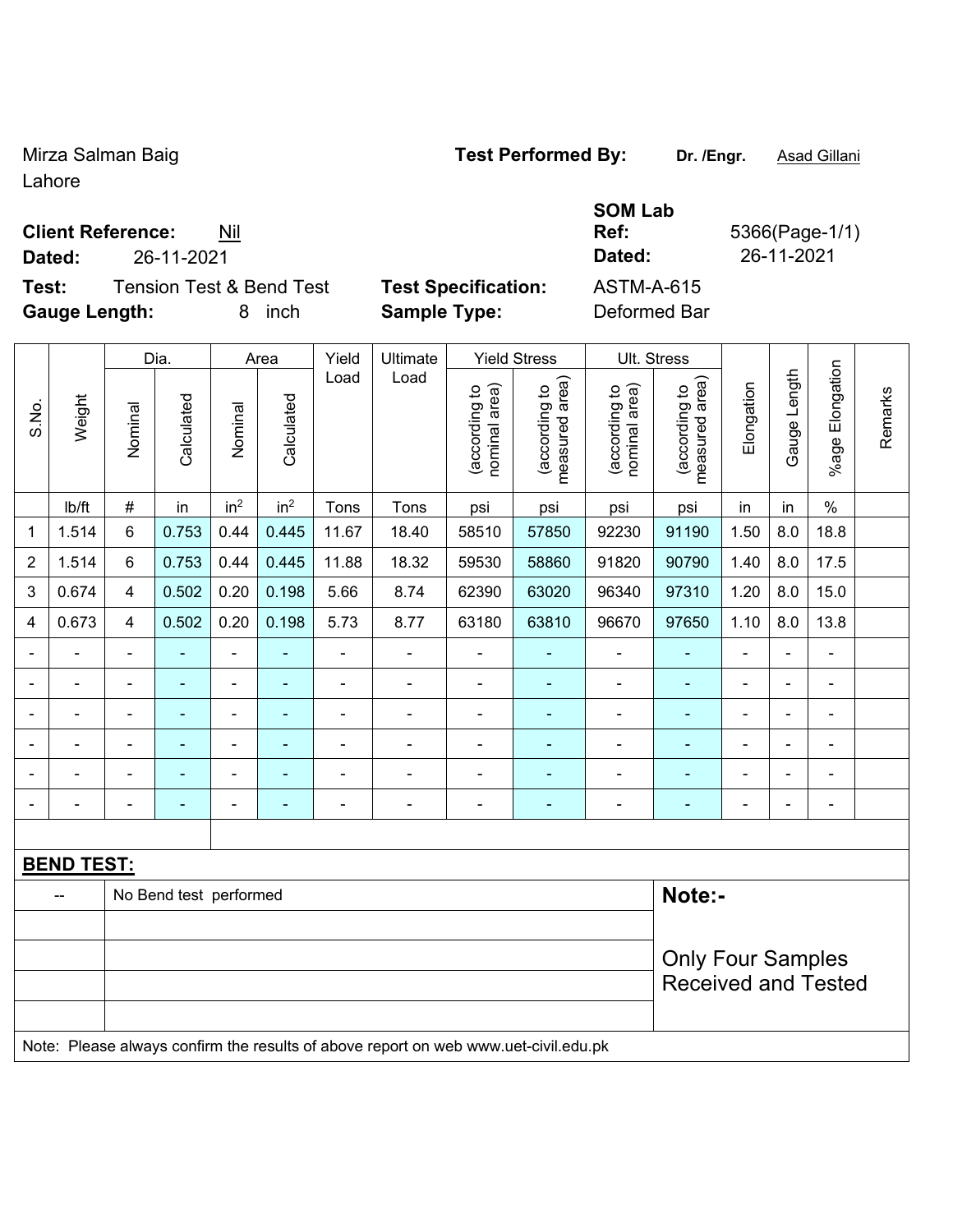### Malik Steel **Test Performed By:** Dr. /Engr. **Asad Gillani**

Main PECO Road Badami Bagh Lahore.

# **Client Reference:** Nil

**Dated:** 26-11-2021 **Dated:** 26-11-2021

**Test:** Tension Test & Bend Test **Test Specification: Gauge Length:** 8 inch **Sample Type:** Deformed Bar

| <b>SOM Lab</b>    |                |
|-------------------|----------------|
| Ref:              | 5368(Page-1/1) |
| Dated:            | 26-11-2021     |
| <b>ASTM-A-615</b> |                |
|                   |                |

|                |                   |                          | Dia.           |                              | Area                                                              | Yield          | Ultimate                                                                            | <b>Yield Stress</b>            |                                 |                                | Ult. Stress                     |                |                |                          |         |
|----------------|-------------------|--------------------------|----------------|------------------------------|-------------------------------------------------------------------|----------------|-------------------------------------------------------------------------------------|--------------------------------|---------------------------------|--------------------------------|---------------------------------|----------------|----------------|--------------------------|---------|
| S.No.          | Weight            | Nominal                  | Calculated     | Nominal                      | Calculated                                                        | Load           | Load                                                                                | nominal area)<br>(according to | (according to<br>measured area) | (according to<br>nominal area) | measured area)<br>(according to | Elongation     | Gauge Length   | %age Elongation          | Remarks |
|                | lb/ft             | $\#$                     | in             | in <sup>2</sup>              | in <sup>2</sup>                                                   | Tons           | Tons                                                                                | psi                            | psi                             | psi                            | psi                             | in             | in             | $\%$                     |         |
| 1              | 1.430             | 6                        | 0.731          | 0.44                         | 0.420                                                             | 10.52          | 16.36                                                                               | 52730                          | 55240                           | 82010                          | 85910                           | 1.50           | 8.0            | 18.8                     |         |
| $\overline{2}$ | 0.569             | $\overline{4}$           | 0.461          | 0.20                         | 0.167                                                             | 5.12           | 7.36                                                                                | 56430                          | 67580                           | 81160                          | 97200                           | 1.40           | 8.0            | 17.5                     |         |
|                |                   | $\blacksquare$           |                | $\blacksquare$               |                                                                   | L,             | ä,                                                                                  | $\blacksquare$                 |                                 |                                |                                 |                |                |                          |         |
|                |                   |                          | $\blacksquare$ | $\blacksquare$               |                                                                   |                | $\blacksquare$                                                                      | $\blacksquare$                 |                                 | $\blacksquare$                 |                                 |                |                |                          |         |
| $\blacksquare$ |                   | $\blacksquare$           | $\blacksquare$ | $\blacksquare$               | ä,                                                                | $\blacksquare$ | $\blacksquare$                                                                      | $\blacksquare$                 | ٠                               | $\overline{\phantom{a}}$       | $\blacksquare$                  | Ē,             | $\blacksquare$ | $\blacksquare$           |         |
| ۰              |                   | $\overline{\phantom{0}}$ | $\blacksquare$ | $\qquad \qquad \blacksquare$ | $\blacksquare$<br>$\overline{a}$<br>$\overline{\phantom{0}}$<br>۰ |                |                                                                                     |                                |                                 |                                | $\blacksquare$                  | ٠              |                | $\blacksquare$           |         |
|                |                   | $\blacksquare$           | $\blacksquare$ | $\qquad \qquad \blacksquare$ | $\blacksquare$                                                    | $\blacksquare$ | $\blacksquare$                                                                      | $\blacksquare$                 | ٠                               | $\overline{\phantom{a}}$       | $\blacksquare$                  | $\blacksquare$ |                | $\blacksquare$           |         |
|                |                   | $\blacksquare$           | $\blacksquare$ | $\blacksquare$               | ٠                                                                 | $\blacksquare$ | $\blacksquare$                                                                      | $\blacksquare$                 | $\blacksquare$                  | $\blacksquare$                 | $\blacksquare$                  |                |                | $\overline{\phantom{a}}$ |         |
|                |                   |                          |                | L,                           |                                                                   |                |                                                                                     | $\blacksquare$                 |                                 |                                |                                 |                |                | $\blacksquare$           |         |
| $\blacksquare$ |                   |                          | $\blacksquare$ | ÷                            | ÷                                                                 | ÷              | $\blacksquare$                                                                      | $\blacksquare$                 | $\blacksquare$                  | $\overline{a}$                 | $\blacksquare$                  | L,             |                | $\blacksquare$           |         |
|                |                   |                          |                |                              |                                                                   |                |                                                                                     |                                |                                 |                                |                                 |                |                |                          |         |
|                | <b>BEND TEST:</b> |                          |                |                              |                                                                   |                |                                                                                     |                                |                                 |                                |                                 |                |                |                          |         |
|                | #6                |                          |                |                              |                                                                   |                | Sample bend through 180 degrees Satisfactorily without any crack                    |                                |                                 |                                | Note:-                          |                |                |                          |         |
|                | #4                |                          |                |                              |                                                                   |                | Sample bend through 180 degrees Satisfactorily without any crack                    |                                |                                 |                                |                                 |                |                |                          |         |
|                |                   | <b>Only Four Samples</b> |                |                              |                                                                   |                |                                                                                     |                                |                                 |                                |                                 |                |                |                          |         |
|                |                   |                          |                |                              |                                                                   |                |                                                                                     |                                |                                 |                                | <b>Received and Tested</b>      |                |                |                          |         |
|                |                   |                          |                |                              |                                                                   |                |                                                                                     |                                |                                 |                                |                                 |                |                |                          |         |
|                |                   |                          |                |                              |                                                                   |                | Note: Please always confirm the results of above report on web www.uet-civil.edu.pk |                                |                                 |                                |                                 |                |                |                          |         |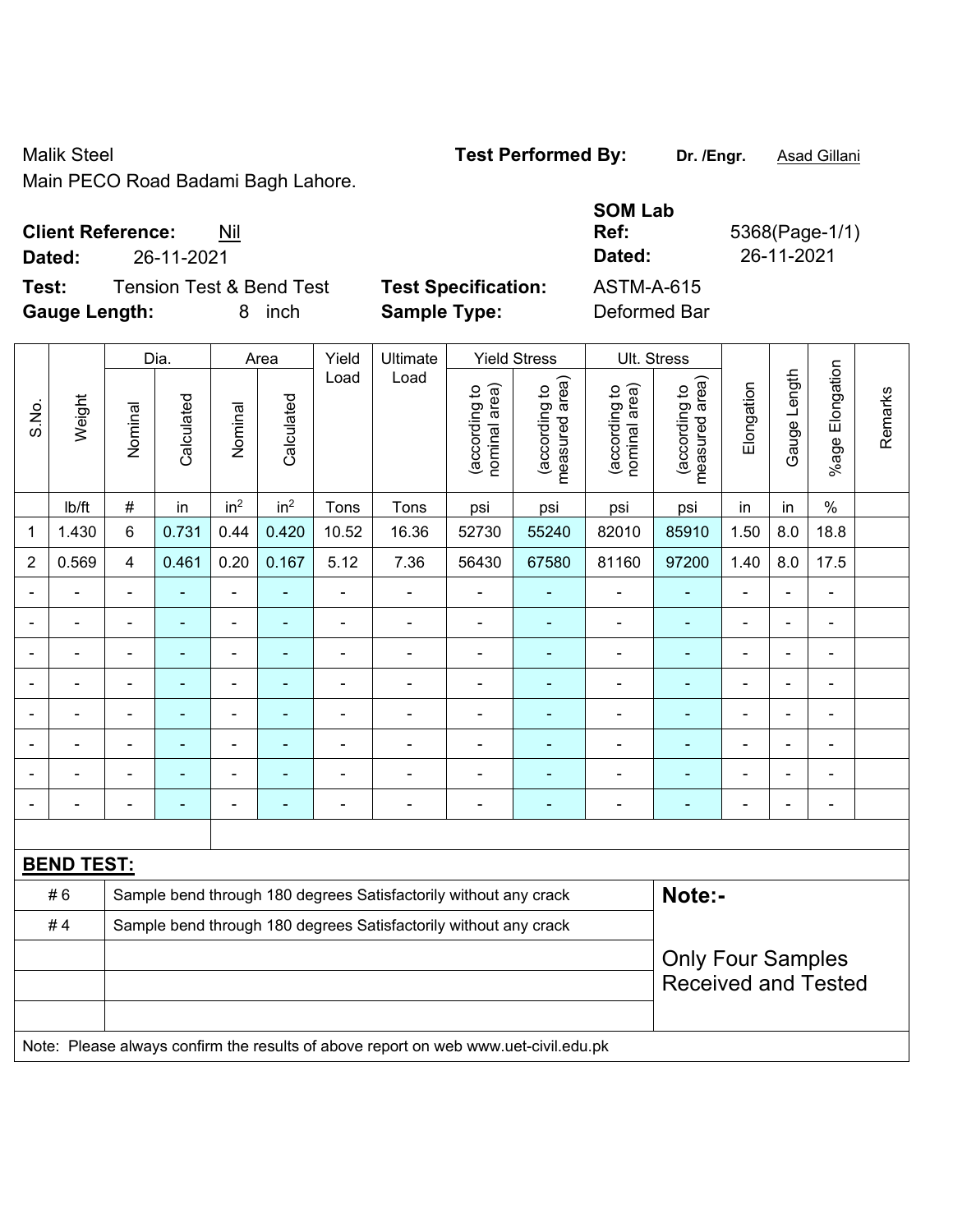Engr. Mian Mubashar Rafiq **Test Performed By:** Dr. /Engr. **Asad Gillani** PM Union Developers.(Construction Union Luxury Apartments, Etihad Town Lahore.)

|             | <b>Client Reference:</b><br>UA/SO/2021/06                                                  |                     | Ref:        | 5369(Page-1 |
|-------------|--------------------------------------------------------------------------------------------|---------------------|-------------|-------------|
| Dated:      | 25-11-2021                                                                                 |                     | Dated:      | 26-11-2021  |
| <b>TAAL</b> | $T_{\text{c}}$ and $T_{\text{c}}$ and $R_{\text{c}}$ and $T_{\text{c}}$ and $T_{\text{c}}$ | Taal Omaalfiaaliam. | ACTMA A CAF |             |

**Gauge Length:** 8 inch **Sample Type:** Deformed Bar (AFCO Steel)

| <b>SOM Lab</b> |                |
|----------------|----------------|
| Ref:           | 5369(Page-1/1) |
| Dated:         | 26-11-2021     |
|                |                |

**Test:** Tension Test & Bend Test **Test Specification:** ASTM-A-615

|       |                                                                                     |                | Dia.           |                 | Area            | Yield          | Ultimate                                                         |                                | <b>Yield Stress</b>             |                                | Ult. Stress                     |            |                |                      |         |
|-------|-------------------------------------------------------------------------------------|----------------|----------------|-----------------|-----------------|----------------|------------------------------------------------------------------|--------------------------------|---------------------------------|--------------------------------|---------------------------------|------------|----------------|----------------------|---------|
| S.No. | Weight                                                                              | Nominal        | Calculated     | Nominal         | Calculated      | Load           | Load                                                             | nominal area)<br>(according to | (according to<br>measured area) | nominal area)<br>(according to | (according to<br>measured area) | Elongation | Gauge Length   | Elongation<br>%age l | Remarks |
|       | lb/ft                                                                               | $\#$           | in             | in <sup>2</sup> | in <sup>2</sup> | Tons           | Tons                                                             | psi                            | psi                             | psi                            | psi                             | in         | in             | $\%$                 |         |
| 1     | 2.587                                                                               | 8              | 0.984          | 0.79            | 0.760           | 26.40          | 34.96                                                            | 73710                          | 76620                           | 97610                          | 101460                          | 1.10       | 8.0            | 13.8                 |         |
| 2     | 2.592                                                                               | 8              | 0.985          | 0.79            | 0.762           | 26.71          | 34.76                                                            | 74560                          | 77300                           | 97040                          | 100610                          | 1.20       | 8.0            | 15.0                 |         |
| 3     | 2.579                                                                               | 8              | 0.982          | 0.79            | 0.758           | 26.30          | 34.27                                                            | 73420                          | 76520                           | 95680                          | 99720                           | 1.30       | 8.0            | 16.3                 |         |
| 4     | 2.591                                                                               | 8              | 0.984          | 0.79            | 0.761           | 26.30          | 34.05                                                            | 73420                          | 76220                           | 95050                          | 98670                           | 1.20       | 8.0            | 15.0                 |         |
| 5     | 0.594                                                                               | 4              | 0.472          | 0.20            | 0.175           | 6.52           | 7.67                                                             | 71940                          | 82220                           | 84530                          | 96610                           | 0.90       | 8.0            | 11.3                 |         |
| 6     | 0.584                                                                               | 4              | 0.468          | 0.20            | 0.172           | 6.32           | 7.56                                                             | 69700                          | 81040                           | 83410                          | 96990                           | 0.80       | 8.0            | 10.0                 |         |
|       | $\blacksquare$                                                                      | $\blacksquare$ | $\blacksquare$ | ÷,              |                 | $\blacksquare$ | ÷,                                                               | $\blacksquare$                 |                                 | ÷                              | $\blacksquare$                  | ÷          | $\blacksquare$ | ÷,                   |         |
|       | $\blacksquare$                                                                      |                | $\blacksquare$ |                 | ÷,              |                | $\blacksquare$                                                   |                                |                                 |                                | $\blacksquare$                  |            |                | $\blacksquare$       |         |
|       |                                                                                     |                |                |                 |                 |                | $\blacksquare$                                                   |                                |                                 |                                |                                 |            |                | L.                   |         |
|       |                                                                                     |                |                |                 |                 |                |                                                                  |                                |                                 |                                |                                 |            |                | Ē,                   |         |
|       |                                                                                     |                |                |                 |                 |                |                                                                  |                                |                                 |                                |                                 |            |                |                      |         |
|       | <b>BEND TEST:</b>                                                                   |                |                |                 |                 |                |                                                                  |                                |                                 |                                |                                 |            |                |                      |         |
|       | # 8                                                                                 |                |                |                 |                 |                | Sample bend through 180 degrees Satisfactorily without any crack |                                |                                 |                                | Note:-                          |            |                |                      |         |
|       | # 8                                                                                 |                |                |                 |                 |                | Sample bend through 180 degrees Satisfactorily without any crack |                                |                                 |                                |                                 |            |                |                      |         |
|       | #4                                                                                  |                |                |                 |                 |                | Sample bend through 180 degrees Satisfactorily without any crack |                                |                                 |                                | <b>Only Nine Samples</b>        |            |                |                      |         |
|       |                                                                                     |                |                |                 |                 |                |                                                                  |                                |                                 |                                | <b>Received and Tested</b>      |            |                |                      |         |
|       | Note: Please always confirm the results of above report on web www.uet-civil.edu.pk |                |                |                 |                 |                |                                                                  |                                |                                 |                                |                                 |            |                |                      |         |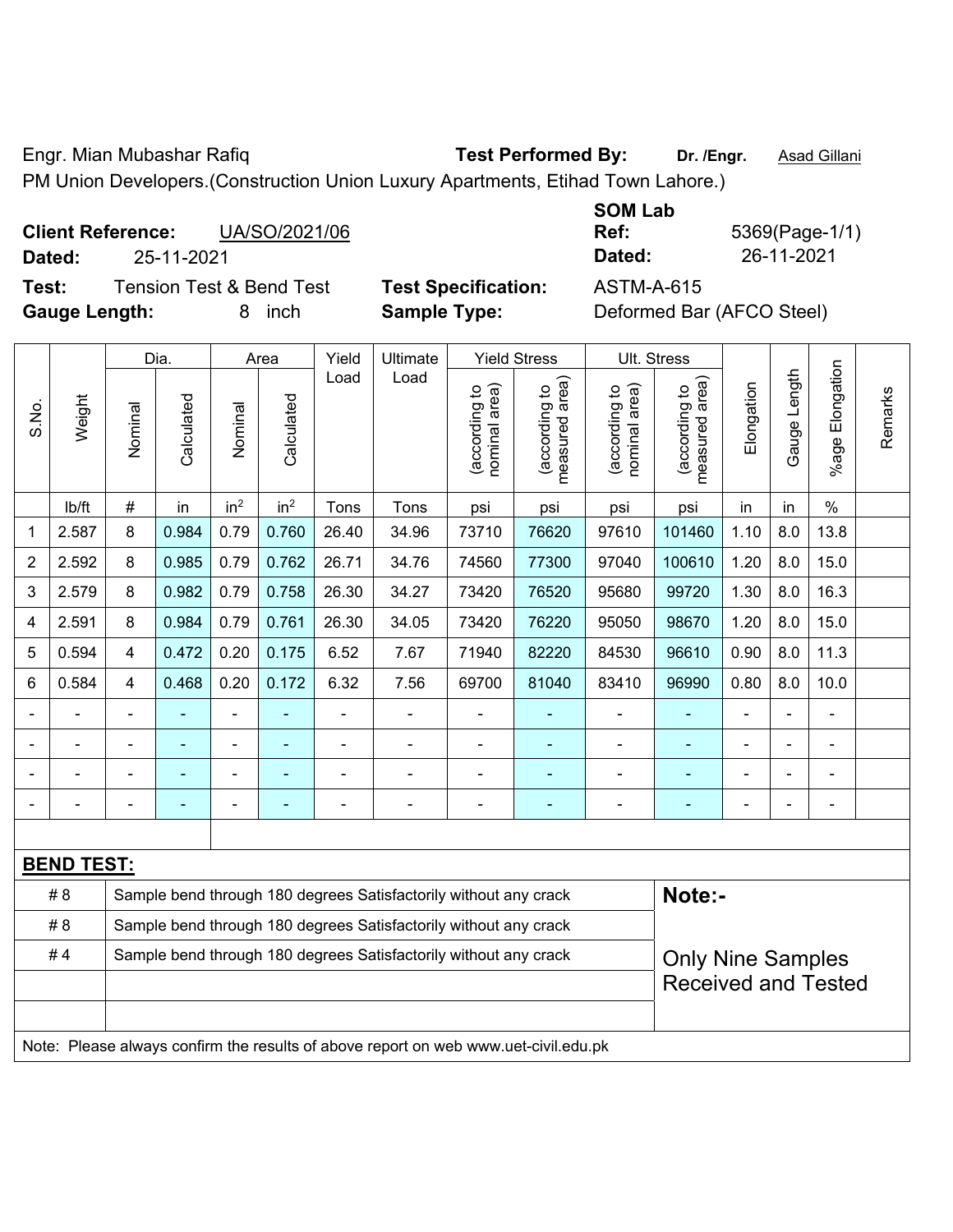Kashif Riaz **Test Performed By:** Dr. /Engr. **Asad Gillani** Cashif Riaz **Asad Gillani** 

PM Kashif Riaz&Associates Fsd.(Const Of Infra Structure Work Akhuwat Uni Mustfabad Kasur)

**Client Reference:** 01/Lab/01 **Dated:** 25-11-2021 **Dated:** 26-11-2021 **Test:** Tension Test & Bend Test **Test Specification:** ASTM-A-615

**Gauge Length:** 8 inch **Sample Type:** Deformed Bar (Mughal Steel)

| <b>SOM Lab</b> |                |
|----------------|----------------|
| Ref:           | 5370(Page-1/1) |
| Dated:         | 26-11-2021     |

|                |                                                                                     | Dia.<br>Area   |            |                 | Yield           | Ultimate |                                                                  | <b>Yield Stress</b>            |                                 | Ult. Stress                    |                                 |            |              |                       |         |
|----------------|-------------------------------------------------------------------------------------|----------------|------------|-----------------|-----------------|----------|------------------------------------------------------------------|--------------------------------|---------------------------------|--------------------------------|---------------------------------|------------|--------------|-----------------------|---------|
| S.No.          | Weight                                                                              | Nominal        | Calculated | Nominal         | Calculated      | Load     | Load                                                             | nominal area)<br>(according to | (according to<br>measured area) | nominal area)<br>(according to | (according to<br>measured area) | Elongation | Gauge Length | Elongation<br>$%$ age | Remarks |
|                | lb/ft                                                                               | $\#$           | in         | in <sup>2</sup> | in <sup>2</sup> | Tons     | Tons                                                             | psi                            | psi                             | psi                            | psi                             | in         | in           | $\%$                  |         |
| 1              | 2.696                                                                               | 8              | 1.004      | 0.79            | 0.792           | 27.14    | 34.73                                                            | 75760                          | 75570                           | 96960                          | 96710                           | 1.10       | 8.0          | 13.8                  |         |
| $\overline{2}$ | 2.690                                                                               | 8              | 1.004      | 0.79            | 0.791           | 27.22    | 34.81                                                            | 75980                          | 75890                           | 97190                          | 97060                           | 1.00       | 8.0          | 12.5                  |         |
| 3              | 2.696                                                                               | 8              | 1.004      | 0.79            | 0.792           | 28.44    | 35.47                                                            | 79400                          | 79200                           | 99030                          | 98780                           | 1.20       | 8.0          | 15.0                  |         |
| 4              | 1.460                                                                               | 6              | 0.739      | 0.44            | 0.429           | 16.23    | 19.85                                                            | 81340                          | 83430                           | 99480                          | 102030                          | 1.40       | 8.0          | 17.5                  |         |
| 5              | 1.480                                                                               | 6              | 0.744      | 0.44            | 0.435           | 16.21    | 19.98                                                            | 81240                          | 82180                           | 100150                         | 101300                          | 1.10       | 8.0          | 13.8                  |         |
| 6              | 1.485                                                                               | 6              | 0.745      | 0.44            | 0.436           | 17.40    | 20.95                                                            | 87220                          | 88020                           | 105000                         | 105960                          | 1.00       | 8.0          | 12.5                  |         |
| $\overline{7}$ | 0.676                                                                               | $\overline{4}$ | 0.503      | 0.20            | 0.199           | 7.16     | 8.66                                                             | 78910                          | 79310                           | 95550                          | 96030                           | 1.20       | 8.0          | 15.0                  |         |
| 8              | 0.666                                                                               | $\overline{4}$ | 0.500      | 0.20            | 0.196           | 7.41     | 9.02                                                             | 81720                          | 83390                           | 99480                          | 101510                          | 1.20       | 8.0          | 15.0                  |         |
| 9              | 0.678                                                                               | $\overline{4}$ | 0.503      | 0.20            | 0.199           | 7.44     | 9.04                                                             | 82060                          | 82470                           | 99710                          | 100210                          | 1.00       | 8.0          | 12.5                  |         |
|                |                                                                                     |                |            |                 |                 |          |                                                                  |                                |                                 |                                |                                 |            |              | $\blacksquare$        |         |
|                |                                                                                     |                |            |                 |                 |          |                                                                  |                                |                                 |                                |                                 |            |              |                       |         |
|                | <b>BEND TEST:</b>                                                                   |                |            |                 |                 |          |                                                                  |                                |                                 |                                |                                 |            |              |                       |         |
|                | # 8                                                                                 |                |            |                 |                 |          | Sample bend through 180 degrees Satisfactorily without any crack |                                |                                 |                                | Note:-                          |            |              |                       |         |
|                | #6                                                                                  |                |            |                 |                 |          | Sample bend through 180 degrees Satisfactorily without any crack |                                |                                 |                                |                                 |            |              |                       |         |
|                | #4                                                                                  |                |            |                 |                 |          | Sample bend through 180 degrees Satisfactorily without any crack |                                |                                 |                                | <b>Only Twelve Samples</b>      |            |              |                       |         |
|                |                                                                                     |                |            |                 |                 |          |                                                                  |                                |                                 |                                | <b>Received and Tested</b>      |            |              |                       |         |
|                |                                                                                     |                |            |                 |                 |          |                                                                  |                                |                                 |                                |                                 |            |              |                       |         |
|                | Note: Please always confirm the results of above report on web www.uet-civil.edu.pk |                |            |                 |                 |          |                                                                  |                                |                                 |                                |                                 |            |              |                       |         |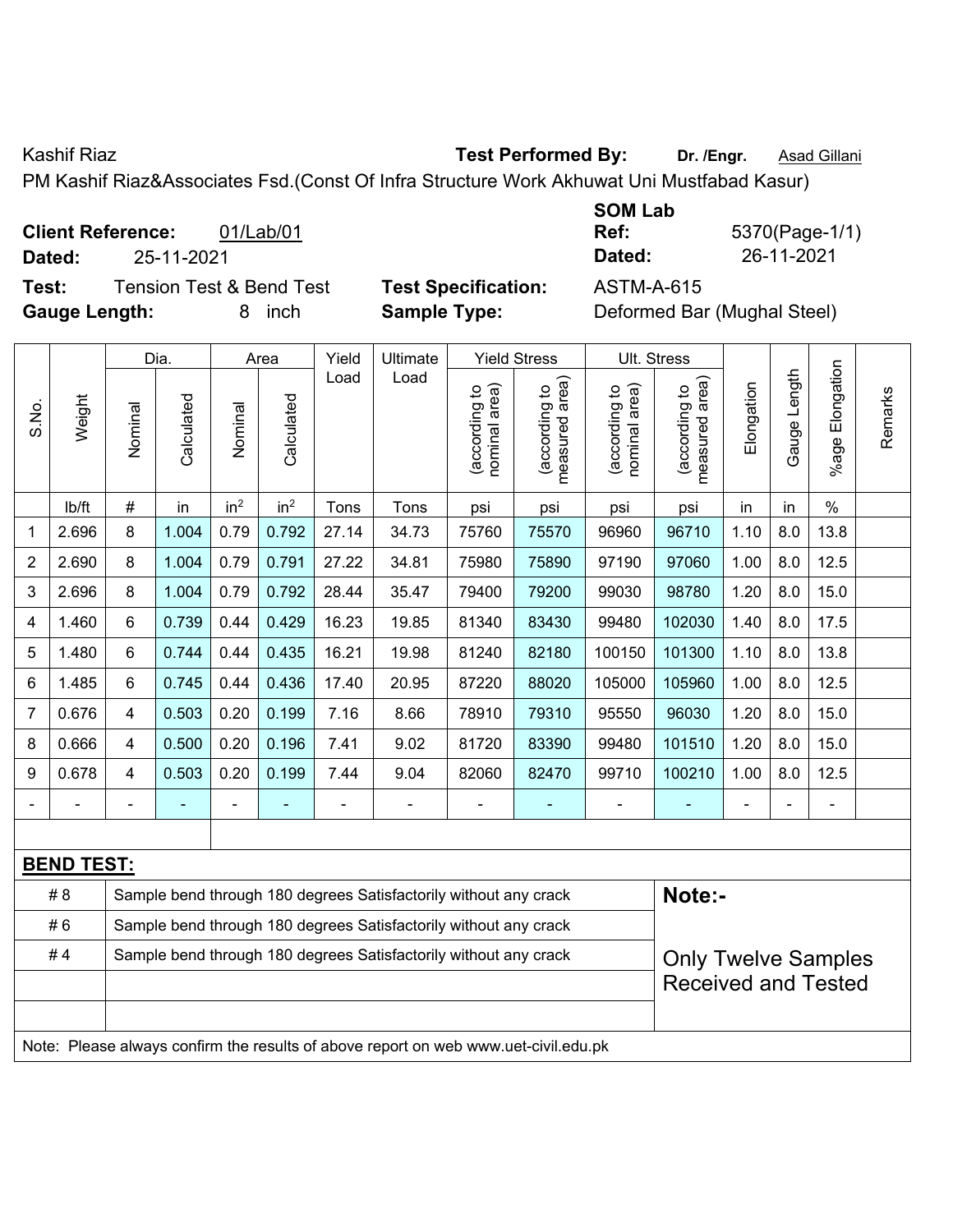Abdul Rashid Buzdar **Test Performed By:** Dr. /Engr. **Asad Ghalani** 

PM BWRDSP Consultants Quetta(Const.Of Ahmadzai(PIS &FIS)Subproject Zhob River Basin)

# **Client Reference:** 4078/061/ARB/01/NCB-08/495

**SOM Lab Ref:** 5371(Page-1/1) **Dated:** 18-11-2021 **Dated:** 26-11-2021

**Test:** Tension Test & Bend Test **Test Specification:** ASTM-A-615 **Gauge Length:** 8 inch **Sample Type:** Deformed Bar (Agha Steel)

|                |                   |                                                                                              | Dia.                     |                 | Area            | Yield | Ultimate                                                                            |                                | <b>Yield Stress</b>                         | Ult. Stress                    |                                 |            |              |                          |         |
|----------------|-------------------|----------------------------------------------------------------------------------------------|--------------------------|-----------------|-----------------|-------|-------------------------------------------------------------------------------------|--------------------------------|---------------------------------------------|--------------------------------|---------------------------------|------------|--------------|--------------------------|---------|
| S.No.          | Weight            | Nominal                                                                                      | Calculated               | Nominal         | Calculated      | Load  | Load                                                                                | nominal area)<br>(according to | (according to<br>neasured area)<br>measured | (according to<br>nominal area) | (according to<br>measured area) | Elongation | Gauge Length | Elongation<br>$%$ age    | Remarks |
|                | lb/ft             | #                                                                                            | in                       | in <sup>2</sup> | in <sup>2</sup> | Tons  | Tons                                                                                | psi                            | psi                                         | psi                            | psi                             | in         | in           | $\frac{0}{0}$            |         |
| $\mathbf 1$    | 2.588             | 8                                                                                            | 0.984                    | 0.79            | 0.761           | 24.48 | 33.44                                                                               | 68330                          | 70930                                       | 93340                          | 96900                           | 1.50       | 8.0          | 18.8                     |         |
| $\overline{2}$ | 2.520             | 8                                                                                            | 0.971                    | 0.79            | 0.741           | 21.89 | 31.26                                                                               | 61100                          | 65140                                       | 87280                          | 93050                           | 1.30       | 8.0          | 16.3                     |         |
| 3              | 1.660             | 6                                                                                            | 0.788                    | 0.44            | 0.488           | 16.16 | 20.87                                                                               | 80990                          | 73020                                       | 104590                         | 94310                           | 1.00       | 8.0          | 12.5                     |         |
| 4              | 1.638             | 6                                                                                            | 0.783                    | 0.44            | 0.481           | 16.11 | 20.76                                                                               | 80730                          | 73850                                       | 104080                         | 95210                           | 1.20       | 8.0          | 15.0                     |         |
| 5              | 0.658             | 4                                                                                            | 0.496                    | 0.20            | 0.193           | 6.80  | 8.56                                                                                | 74980                          | 77700                                       | 94420                          | 97850                           | 1.20       | 8.0          | 15.0                     |         |
| 6              | 0.654             | 4                                                                                            | 0.494                    | 0.20            | 0.192           | 6.65  | 8.56                                                                                | 73290                          | 76350                                       | 94420                          | 98360                           | 1.20       | 8.0          | 15.0                     |         |
|                |                   | $\blacksquare$                                                                               | ä,                       | ä,              |                 | ä,    | ä,                                                                                  | L,                             | ۰                                           | ÷,                             | ÷,                              | L.         |              | ä,                       |         |
|                |                   |                                                                                              |                          | $\blacksquare$  |                 |       | $\blacksquare$                                                                      |                                |                                             |                                |                                 |            |              | $\blacksquare$           |         |
|                |                   |                                                                                              |                          |                 |                 |       |                                                                                     |                                |                                             |                                |                                 |            |              |                          |         |
|                |                   |                                                                                              | $\overline{\phantom{0}}$ |                 | $\overline{a}$  |       | ÷                                                                                   | $\blacksquare$                 | ۰                                           | $\blacksquare$                 | $\blacksquare$                  |            |              | $\overline{\phantom{a}}$ |         |
|                |                   |                                                                                              |                          |                 |                 |       |                                                                                     |                                |                                             |                                |                                 |            |              |                          |         |
|                | <b>BEND TEST:</b> |                                                                                              |                          |                 |                 |       |                                                                                     |                                |                                             |                                |                                 |            |              |                          |         |
|                | # 8               |                                                                                              |                          |                 |                 |       | Sample bend through 180 degrees Satisfactorily without any crack                    |                                |                                             |                                | Note:-                          |            |              |                          |         |
|                | #6                |                                                                                              |                          |                 |                 |       | Sample bend through 180 degrees Satisfactorily without any crack                    |                                |                                             |                                |                                 |            |              |                          |         |
|                | #4                | Sample bend through 180 degrees Satisfactorily without any crack<br><b>Only Nine Samples</b> |                          |                 |                 |       |                                                                                     |                                |                                             |                                |                                 |            |              |                          |         |
|                |                   | <b>Received and Tested</b>                                                                   |                          |                 |                 |       |                                                                                     |                                |                                             |                                |                                 |            |              |                          |         |
|                |                   |                                                                                              |                          |                 |                 |       |                                                                                     |                                |                                             |                                |                                 |            |              |                          |         |
|                |                   |                                                                                              |                          |                 |                 |       | Note: Please always confirm the results of above report on web www.uet-civil.edu.pk |                                |                                             |                                |                                 |            |              |                          |         |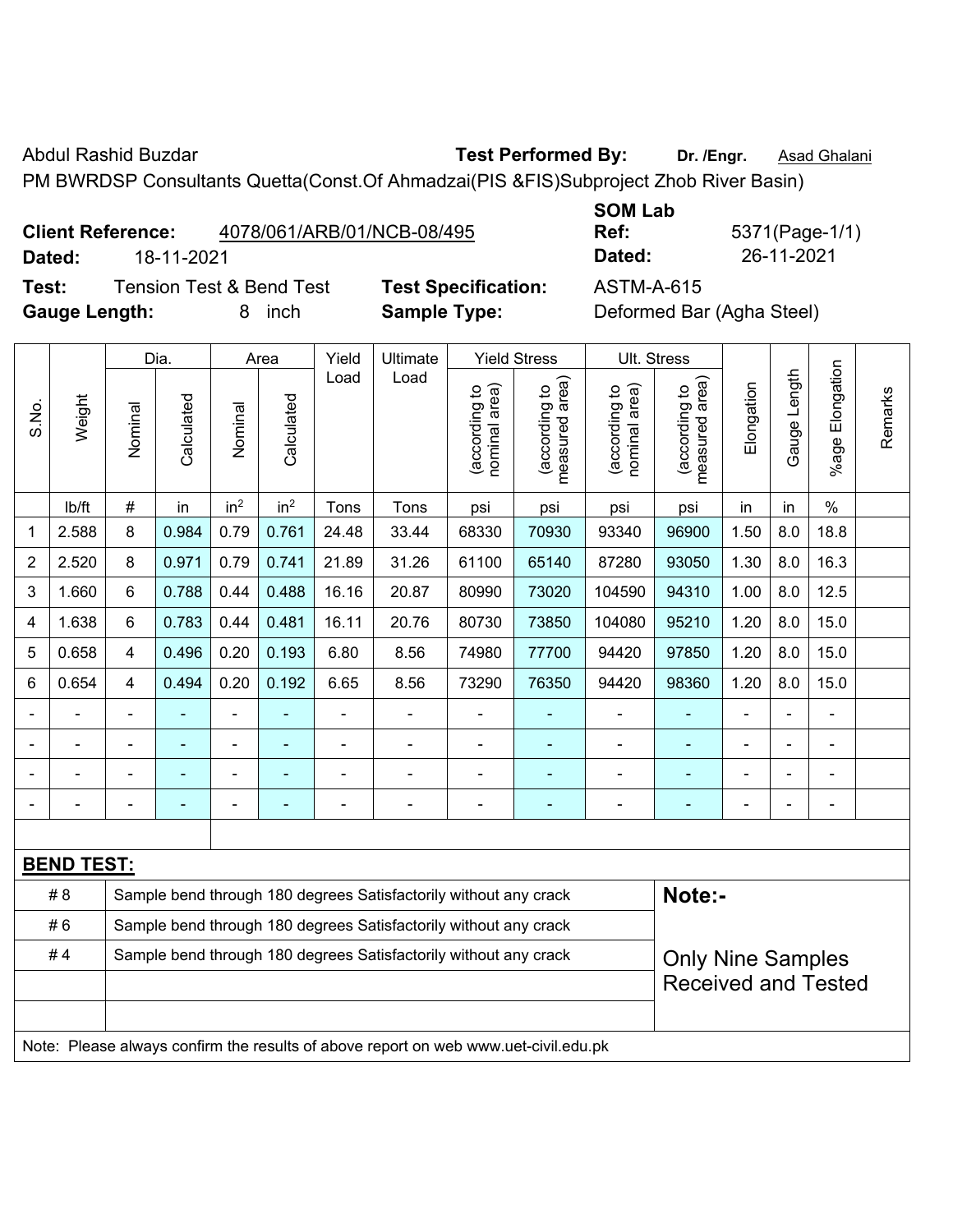$\overline{\phantom{a}}$ 

 $\overline{\phantom{a}}$ 

Q-Links Construction **Test Performed By:** Dr. /Engr. **Asad Gillani** 

PM Q-Links Property Construction Pvt Ltd,(Const. Of Broadway Heights-3 Bahria Orchard Lahore)

|        | <b>Client Reference:</b><br>QLC-BO-BH2-2021-098 |                            | <b>SUM LAD</b><br>Ref: | 5373(Page-1/ |
|--------|-------------------------------------------------|----------------------------|------------------------|--------------|
| Dated: | 26-11-2021                                      |                            | Dated:                 | 26-11-2021   |
| Test:  | <b>Tension Test &amp; Bend Test</b>             | <b>Test Specification:</b> | ASTM-A-615             |              |

| <b>SOM Lab</b> |                |
|----------------|----------------|
| Ref:           | 5373(Page-1/1) |
| Dated:         | 26-11-2021     |

|                                                                                     |                   | Dia.           |                | Area                     |                 | Yield                      | Ultimate       | <b>Yield Stress</b>            |                                             | Ult. Stress                    |                                 |                |                |                          |         |
|-------------------------------------------------------------------------------------|-------------------|----------------|----------------|--------------------------|-----------------|----------------------------|----------------|--------------------------------|---------------------------------------------|--------------------------------|---------------------------------|----------------|----------------|--------------------------|---------|
| S.No.                                                                               | Weight            | Nominal        | Calculated     | Nominal                  | Calculated      | Load                       | Load           | nominal area)<br>(according to | (according to<br>measured area)<br>measured | nominal area)<br>(according to | measured area)<br>(according to | Elongation     | Gauge Length   | Elongation<br>%age I     | Remarks |
|                                                                                     | lb/ft             | $\#$           | in             | in <sup>2</sup>          | in <sup>2</sup> | Tons                       | Tons           | psi                            | psi                                         | psi                            | psi                             | in             | in             | $\%$                     |         |
| $\mathbf 1$                                                                         | 0.658             | 4              | 0.496          | 0.20                     | 0.193           | 7.31                       | 9.40           | 80600                          | 83520                                       | 103640                         | 107400                          | 0.90           | 8.0            | 11.3                     |         |
| $\overline{2}$                                                                      | 0.668             | 4              | 0.500          | 0.20                     | 0.196           | 6.88                       | 8.82           | 75880                          | 77430                                       | 97230                          | 99220                           | 0.90           | 8.0            | 11.3                     |         |
| 3                                                                                   | 0.649             | $\overline{4}$ | 0.493          | 0.20                     | 0.191           | 7.34                       | 9.28           | 80940                          | 84750                                       | 102290                         | 107110                          | 1.00           | 8.0            | 12.5                     |         |
| $\overline{\phantom{0}}$                                                            |                   | $\blacksquare$ | $\blacksquare$ | ÷,                       | ÷,              | $\blacksquare$             | $\blacksquare$ | $\overline{\phantom{a}}$       | ۰                                           | $\blacksquare$                 | $\blacksquare$                  | $\blacksquare$ | L,             | ä,                       |         |
|                                                                                     |                   | $\blacksquare$ | ◆              | ÷,                       | $\blacksquare$  | $\blacksquare$             | $\blacksquare$ | $\blacksquare$                 | ÷                                           | $\blacksquare$                 | $\blacksquare$                  | ä,             | ÷,             | $\blacksquare$           |         |
|                                                                                     |                   | $\blacksquare$ | ä,             | $\blacksquare$           | ÷,              |                            | $\blacksquare$ | $\blacksquare$                 | ۰                                           | ä,                             | $\blacksquare$                  | ä,             | $\blacksquare$ | ä,                       |         |
|                                                                                     |                   | $\blacksquare$ |                | $\blacksquare$           |                 |                            |                |                                |                                             |                                |                                 |                |                | $\blacksquare$           |         |
|                                                                                     |                   | ä,             |                | ä,                       | ۳               |                            |                | ä,                             |                                             | Ē,                             | $\blacksquare$                  | ä,             |                | $\blacksquare$           |         |
|                                                                                     |                   | ä,             |                | ÷                        | $\blacksquare$  |                            |                | $\blacksquare$                 | ۰                                           |                                |                                 | $\blacksquare$ | ÷              | $\blacksquare$           |         |
|                                                                                     |                   | $\blacksquare$ | $\blacksquare$ | $\overline{\phantom{a}}$ | ۳               |                            | $\blacksquare$ | $\blacksquare$                 | ۰                                           | $\overline{\phantom{0}}$       | $\overline{a}$                  | $\blacksquare$ | ÷              | $\overline{\phantom{a}}$ |         |
|                                                                                     |                   |                |                |                          |                 |                            |                |                                |                                             |                                |                                 |                |                |                          |         |
|                                                                                     | <b>BEND TEST:</b> |                |                |                          |                 |                            |                |                                |                                             |                                |                                 |                |                |                          |         |
| Note:-<br>#4<br>Sample bend through 180 degrees Satisfactorily without any crack    |                   |                |                |                          |                 |                            |                |                                |                                             |                                |                                 |                |                |                          |         |
|                                                                                     |                   |                |                |                          |                 |                            |                |                                |                                             |                                |                                 |                |                |                          |         |
| <b>Only Four Samples</b>                                                            |                   |                |                |                          |                 |                            |                |                                |                                             |                                |                                 |                |                |                          |         |
|                                                                                     |                   |                |                |                          |                 | <b>Received and Tested</b> |                |                                |                                             |                                |                                 |                |                |                          |         |
|                                                                                     |                   |                |                |                          |                 |                            |                |                                |                                             |                                |                                 |                |                |                          |         |
| Note: Please always confirm the results of above report on web www.uet-civil.edu.pk |                   |                |                |                          |                 |                            |                |                                |                                             |                                |                                 |                |                |                          |         |

Gauge Length: 8 inch **Sample Type:** Deformed Bar (AF Steel)

**St Specification:** ASTM-A-615